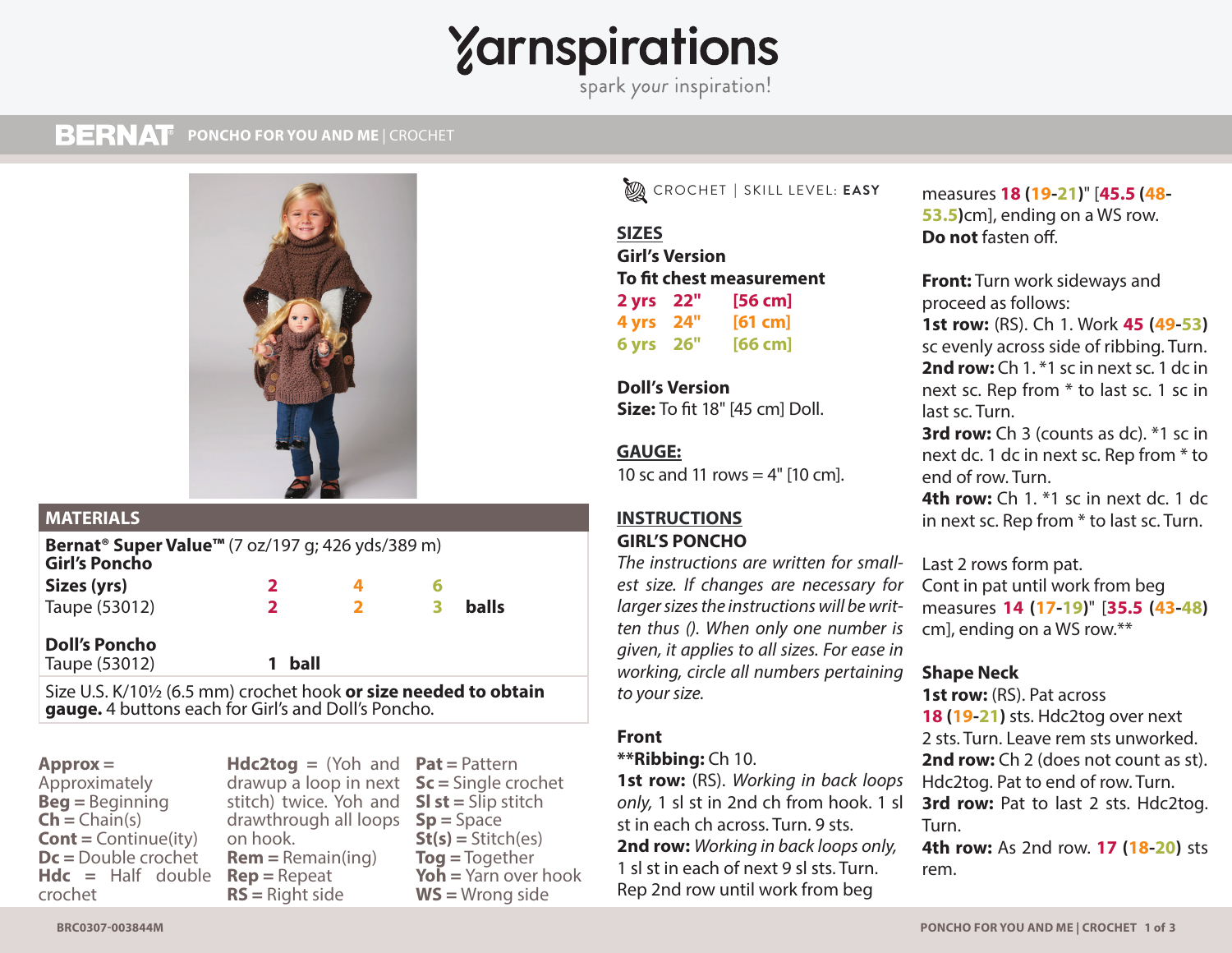# $\gamma$ arnspirations

#### **BERNAT PONCHO FOR YOU AND ME** | CROCHET **PONCHO FOR YOU AND ME** | CROCHET

Cont even in pat until work from beg measures **16 (19-21)**" [**40.5 (48-53.5)** cm], ending on a WS row. Fasten off.

**1st row:** (RS). Skip next **5 (7-7)** sts. Join MC with sl st to next st. Ch 2 (does not count as st). Hdc2tog. Pat to end of row. Turn.

2nd row: Pat to last 2 sts. Hdc2tog. Turn.

**3rd row:** Ch 2 (does not count as st). Hdc2tog. Pat to end of row. Turn. **4th row:** As 2nd row. **17 (18-20)** sts rem.

Cont even in pat until work from beg measures **16 (19-21)**" **40.5 (48-53.5)**, ending on a WS row. Fasten off.

**Back:** Rep from \*\* to \*\* as given for Front.

Cont in pat until work from beg measures **16 (19-21)**" [**40.5 (48- 53.5)** cm], ending on a WS row. Fasten off.

**Collar:** Sew right shoulder seam. Ch 30.

**1st row:** (RS). 1 sl st in 2nd ch from hook. 1 sl st in each ch across. Turn. 29 sts.

**2nd row:** *Working in back loops only,* 1 sl st in each of next 29 sl sts. Turn. Rep 2nd row until work from beg measures length to fit loosely around neck edge, ending on a WS row and sewing in position as you work. Fasten off.

**Side ribbing:** Sew left shoulder **1st row:** (RS). Ch 1. Work 21 sc seam and Collar seam. Ch 8. **1st row:** (RS). 1 sl st in 2nd ch from hook. 1 sl st in each ch across. Turn. 7 sts.

**2nd row:** *Working in back loops only,* 1 sl st in each of next 7 sl sts. Turn. Rep 2nd row until work from beg measures length to fit along side edge of Poncho, ending on a WS row and sewing in position as you work. Fasten off.

Rep for opposite side. Sew 2 buttons on each side through all thicknesses. Buttons are decorative only.

### **DOLL'S PONCHO Front \*\*Ribbing:** Ch 6.

**1st row:** (RS). 1 sl st in 2nd ch from hook. 1 sl st in each ch across. Turn. 6 sts rem. Fasten off. 5 sts.

2nd row: Working in back loops only, 1 sl st in each of next 5 sl sts. Turn.

Rep 2nd row until work from beg measures 8" [20.5 cm], ending on a WS row. **Do not** fasten off. Turn work sideways and proceed as

follows: evenly across side of ribbing. Turn. **2nd row:** Ch 1. \*1 sc in next sc. 1 dc

in next sc. Rep from \* to last sc. 1 sc Front. in last sc. Turn.

next dc. 1 dc in next sc. Rep from \* to end of row. Turn.

Last 2 rows form pat.

Cont in pat until work from beg measures 7½" [19 cm], ending on a WS row.\*\*

## **Shape Neck**

**1st row:** (RS). Pat across 7 sts. Hdc2tog over next 2 sts. Turn. Leave rem sts unworked.

2nd row: Ch 2 (does not count as 15 sts. st). Hdc2tog. Pat to end of row. Turn. **3rd row:** Pat to last 2 sts. Hdc2tog.

**1st row:** (RS). Skip next 3 sts. Join yarn with sl st to next st. Ch 2 (does not count as st). Hdc2tog. Pat to end of row. Turn.

2nd row: Pat to last 2 sts. Hdc2tog. Turn.

**3rd row:** Ch 2 (does not count as st). Hdc2tog. Pat to end of row. 6 sts rem. Fasten off.

**Back:** Rep from \*\* to \*\* as given for

**3rd row:** Ch 3 (counts as dc). \*1 sc in row measures 9" [23 cm], ending on Cont in pat until work from marked a WS row.

# **Shoulders**

**1st row:** (RS). Pat across 6 sts. Fasten off. Skip next 9 sts. Join yarn to next st. Pat across rem 6 sts. Fasten off.

**Collar:** Sew right shoulder seam. Ch 16.

**1st row:** (RS). 1 sl st in 2nd ch from hook. 1 sl st in each ch across. Turn.

**2nd row: Working in back loops only,** 1 sl st in each of next 15 sl sts. Turn.